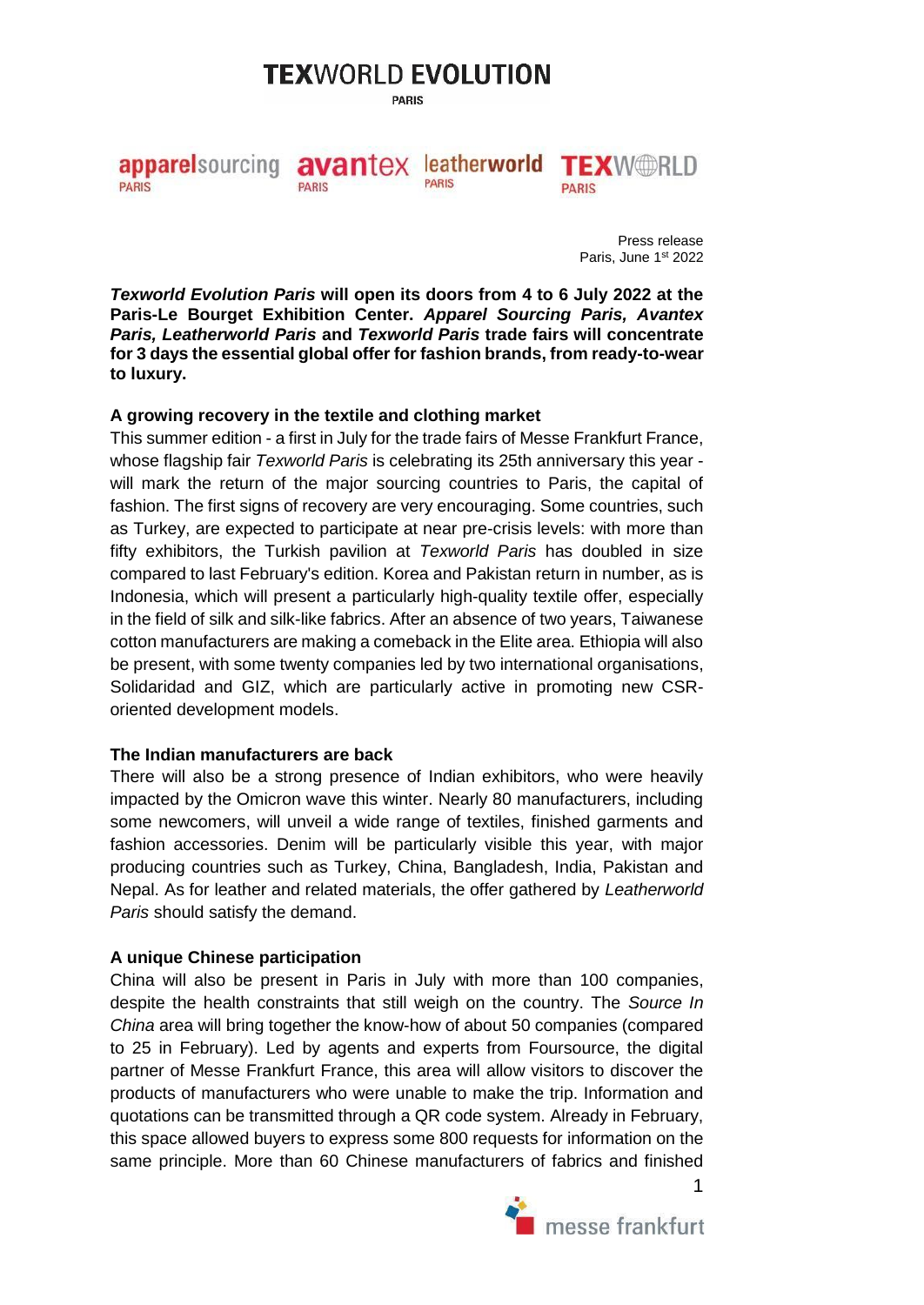garments will be there to meet visitors' expectations directly. The Asian offer displayed at the Parc des Expositions, Le Bourget will have no equivalent at this time in Paris.

#### **Vision, trends and perspectives**

True to its mission of openness, the *Texworld Evolution Paris* platform will present visitors with perspectives on market developments and the direction of demand. The art directors of the fairs, Louis Gérin and Grégory Lamaud, will reveal the *Trend Book* for the Autumn-Winter 2023-2024 season, called *24H01*, and will present the creative directions that will shape the fashion of tomorrow. These major themes will be illustrated in concrete terms during conferences and trend forums on-site.

With an eye always turned towards the future of textiles, Avantex Paris is designed around an offer of innovative Asian fibres, yarns and fabrics represented by China of course, but also by the notable Taiwan Textile Federation. France will be represented by companies offering innovative services such as production chain optimisation for fashion companies.

## **The Avantex Fashion Pitch, to discover and reward the talents of tomorrow**

Organised as part of the *Avantex Paris* trade fair, which promotes suppliers of innovative solutions for an advanced and sustainable fashion, the Avantex Fashion Pitch rewards the best innovative fashion and textile projects each year. The selected candidates will present their work in a 5-minute pitch at the fair. The award, which offers start-ups international visibility among industry professionals, enables the winner to win a stand at the next edition of Avantex. 3 categories of projects are covered: services, textiles and soft materials, and fashion design. Start-ups wishing to participate in this 5th edition must apply [online](https://docs.google.com/forms/d/e/1FAIpQLSeM0WcUNzPddzeYff_1EWlee_duywj73WAgLi7d_VMNwfhLNA/viewform) before 15 June. The finale will take place on 5 July at the fair.

http://www.avantexfashionpitch.com/

Website: <https://texworld-paris.fr.messefrankfurt.com/paris/en/event.html>

Download the press material here: <https://texworld-paris.fr.messefrankfurt.com/paris/en/press/press-kit.html>

Providing maximum convenience for visitors, Apparel Sourcing, Avantex, Leatherworld and Texworld Paris belong to the cluster of related trade fairs organised by Messe Frankfurt France, held in one and the same location, on the same dates and where entry is free upon presentation of professional credentials.

All details about textile trade fairs organised by the Messe Frankfurt group throughout the world can be found at the platform[: www.texpertisenetwork.messefrankfurt.com](http://www.texpertisenetwork.messefrankfurt.com/)

#### **Background information on Messe Frankfurt**

The Messe Frankfurt Group is the world's largest trade fair, congress and event organiser with its own exhibition grounds. The Group employs approximately 2,300\* people at its headquarters in Frankfurt am Main and in 30 subsidiaries around the world. In 2021, the company had to contend with the challenges posed by the pandemic for the second consecutive year. Annual sales will be approximately €140\* million after having been as high as €736 million in 2019 before the pandemic. Even in difficult